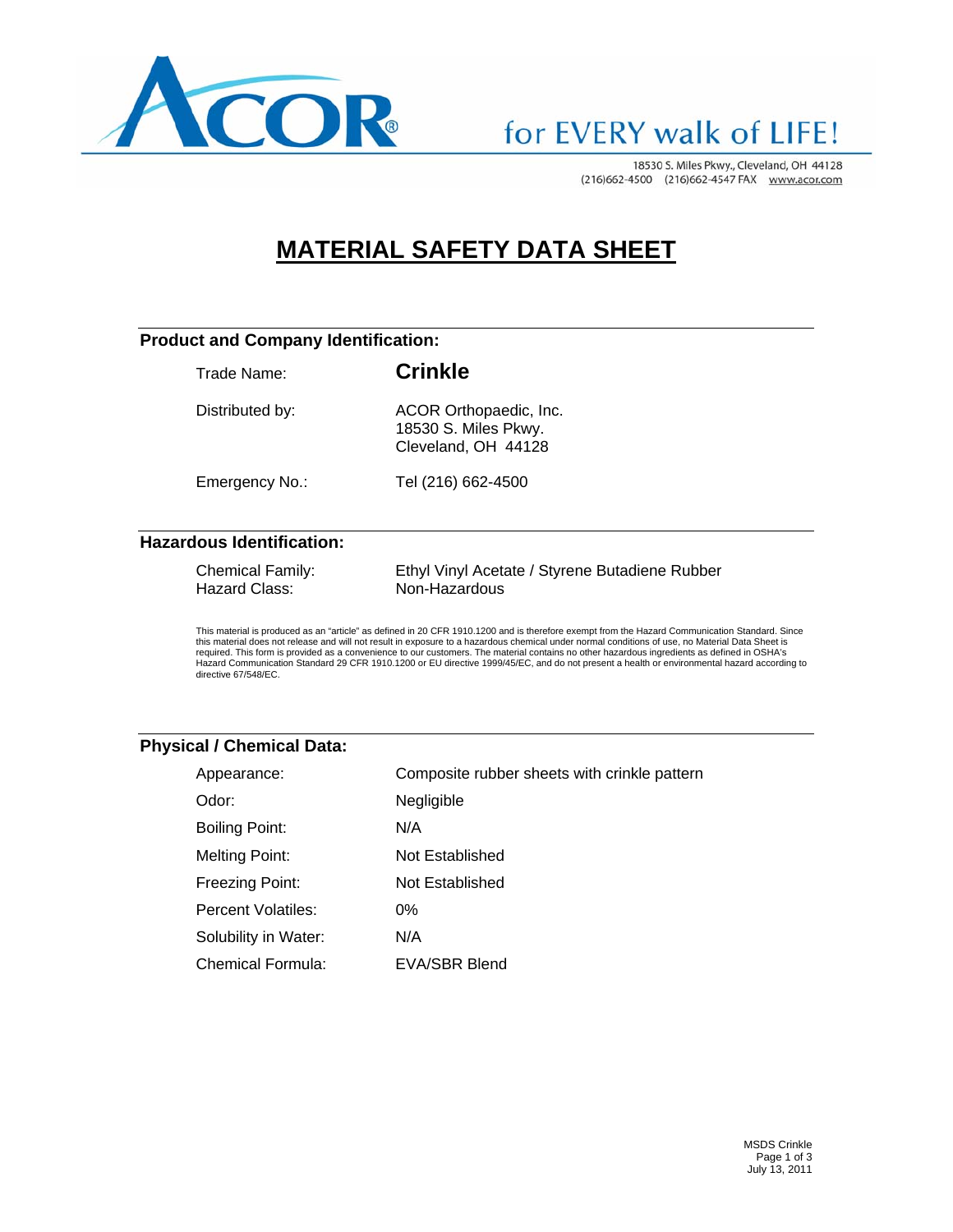

# for EVERY walk of LIFE!

18530 S. Miles Pkwy., Cleveland, OH 44128 (216)662-4500 (216)662-4547 FAX www.acor.com

## **Fire and Explosion Hazard Data:**

| Flash Point:                | Not Established                            |
|-----------------------------|--------------------------------------------|
| Flammable Limits:           | Not Established                            |
| <b>Extinguishing Media:</b> | Any media as appropriate for combustibles. |
| Special Procedures:         | <b>None</b>                                |
| Unusual Hazardous:          | None                                       |
|                             |                                            |

## **Reactivity Data:**

| <b>X</b> Stable      | $\Box$ Unstable |                                                                                                 |
|----------------------|-----------------|-------------------------------------------------------------------------------------------------|
| Conditions to Avoid: |                 | None known                                                                                      |
| Incompatibility:     |                 | None known                                                                                      |
|                      |                 | Decomposition Byproducts: CO and CO2. Possible hydrocarbon, chlorine decomposition<br>products. |
|                      |                 | Hazardous Polymerization: Will not occur.                                                       |

#### **Health Hazard Data:**

| <b>Effects of Overexposure:</b> | None are expected with normal handling.              |
|---------------------------------|------------------------------------------------------|
| Inhalation:                     | Dust may cause respiratory irritation                |
| Eye Contact:                    | Dust may cause irritation. Flush eyes with water.    |
| Skin Contact:                   | Dust may cause irritation. Wash with soap and water. |
| Ingestion:                      | None known                                           |
| <b>Chronic Exposure:</b>        | None known                                           |
| <b>First Aid Procedures:</b>    | Fresh air or rinse with water, as needed.            |

### **Precautions for Safe Handling and Use:**

| Released or Spilled:      | None |
|---------------------------|------|
| Waste:                    | None |
| Handling and Storing:     | None |
| <b>Other Precautions:</b> | None |